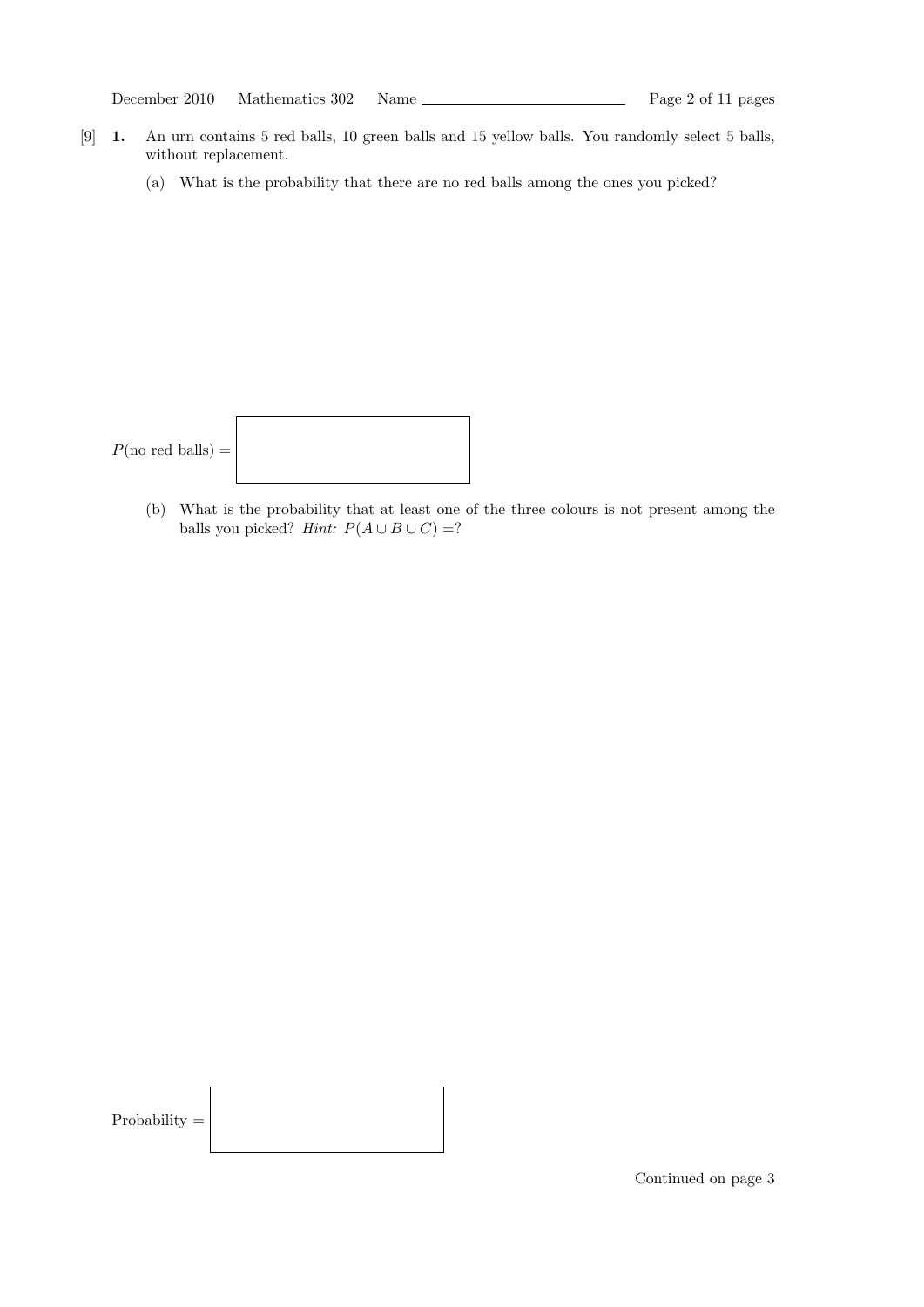- [12] 2. A physician has five patients with Ross's disease. There are two possible treatments, A and B. The physician gives treatment A to three randomly selected patients, and treatment B to the other two. Suppose that treatment A produces a cure in any given patient with probability 0.3, while treatment B produces a cure with probability 0.6.
	- (a) Alice is one of the patients. What is the probability that Alice will be cured?



(b) Given that Alice is cured, what is the probability that she was given treatment A?



(c) What is the probability that the two treatments will produce the same number of cures?

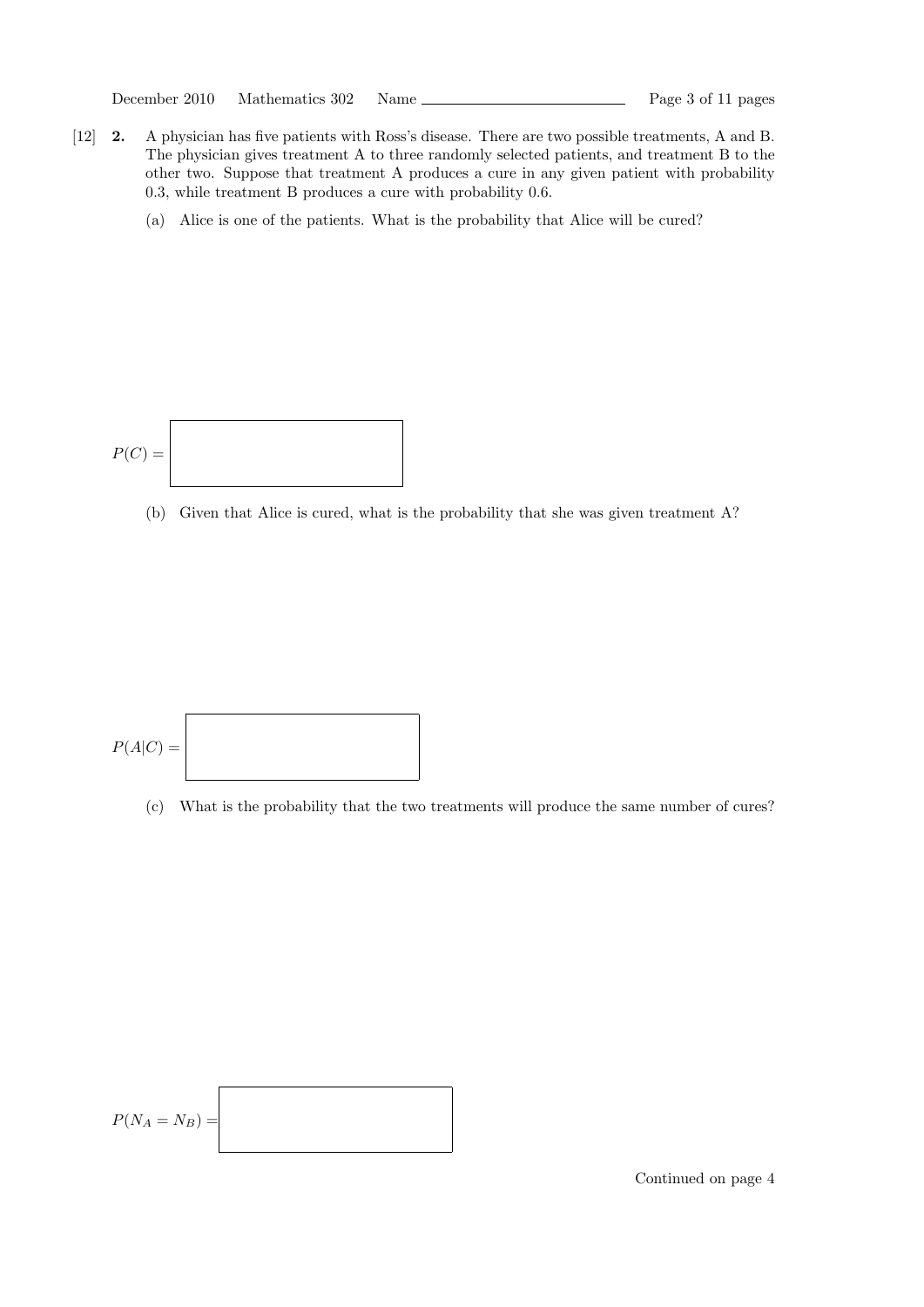- [20] 3. Anne and Bob are playing a game. Each time they play, Anne's net gain is +\$4 with probability  $4/35$ , +\$1 with probability 2/7, and -\$1 with probability 3/5.
	- (a) Find the mean and variance of Anne's net gain from playing this game once.



(b) Let  $S_{49}$  be Anne's net gain from playing the game 49 times. Using Chebyshev's inequality we can say that, for certain *integers* a and b,  $P(S_{49} \le a \text{ or } S_{49} \ge b) \le 1/4$ . What are the maximum possible  $a$  and minimum possible  $b$ ?

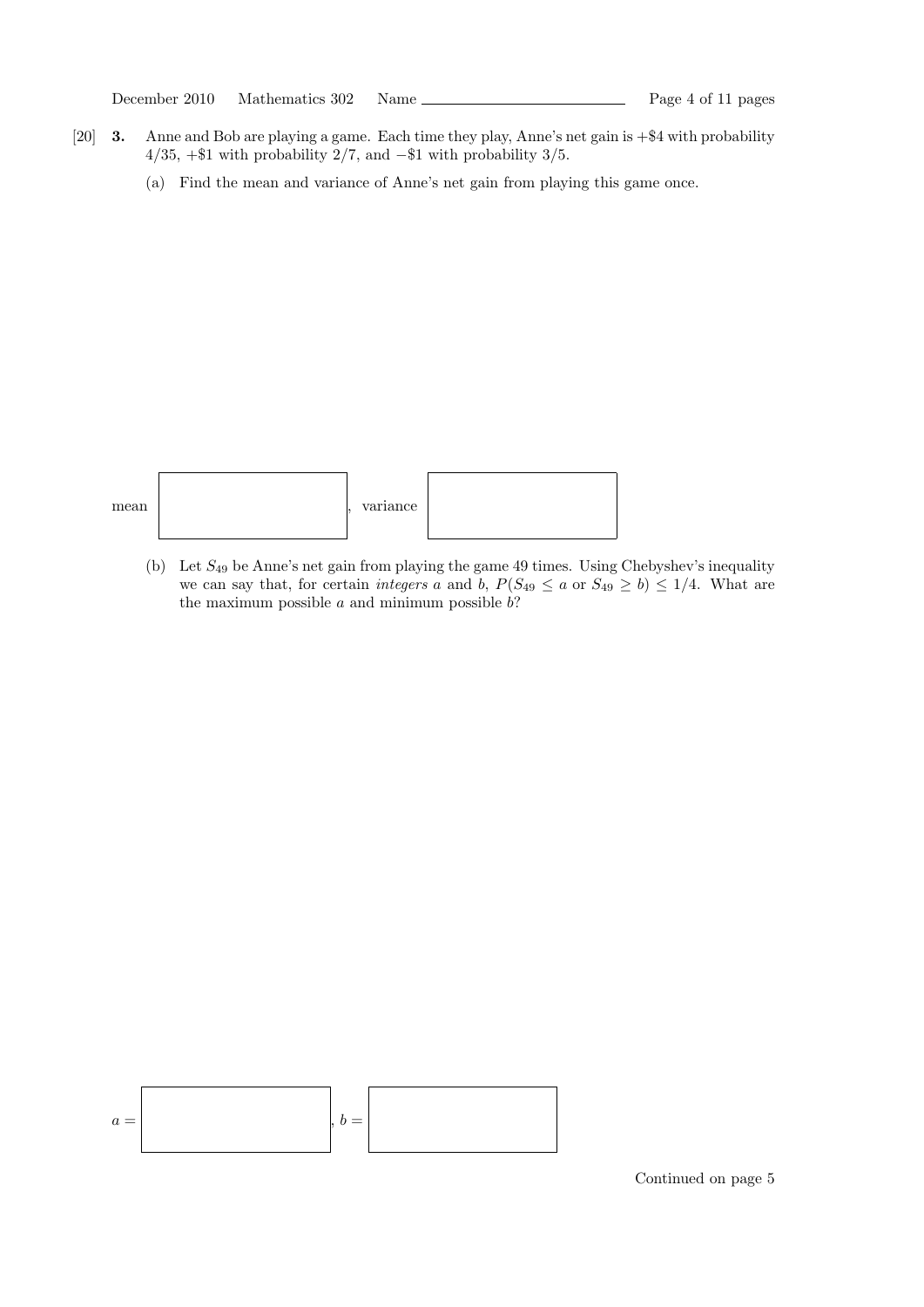December 2010 Mathematics 302 Name Page 5 of 11 pages

(c) Use the Central Limit Theorem (with continuity correction) to approximate  $P(S_{49} \le a)$ , using the a from your answer above.

$$
P(S_{49} \le a) \approx
$$

(d) What does the Law of Large Numbers say will happen if Anne and Bob keep playing this game? Either the weak or strong version will do.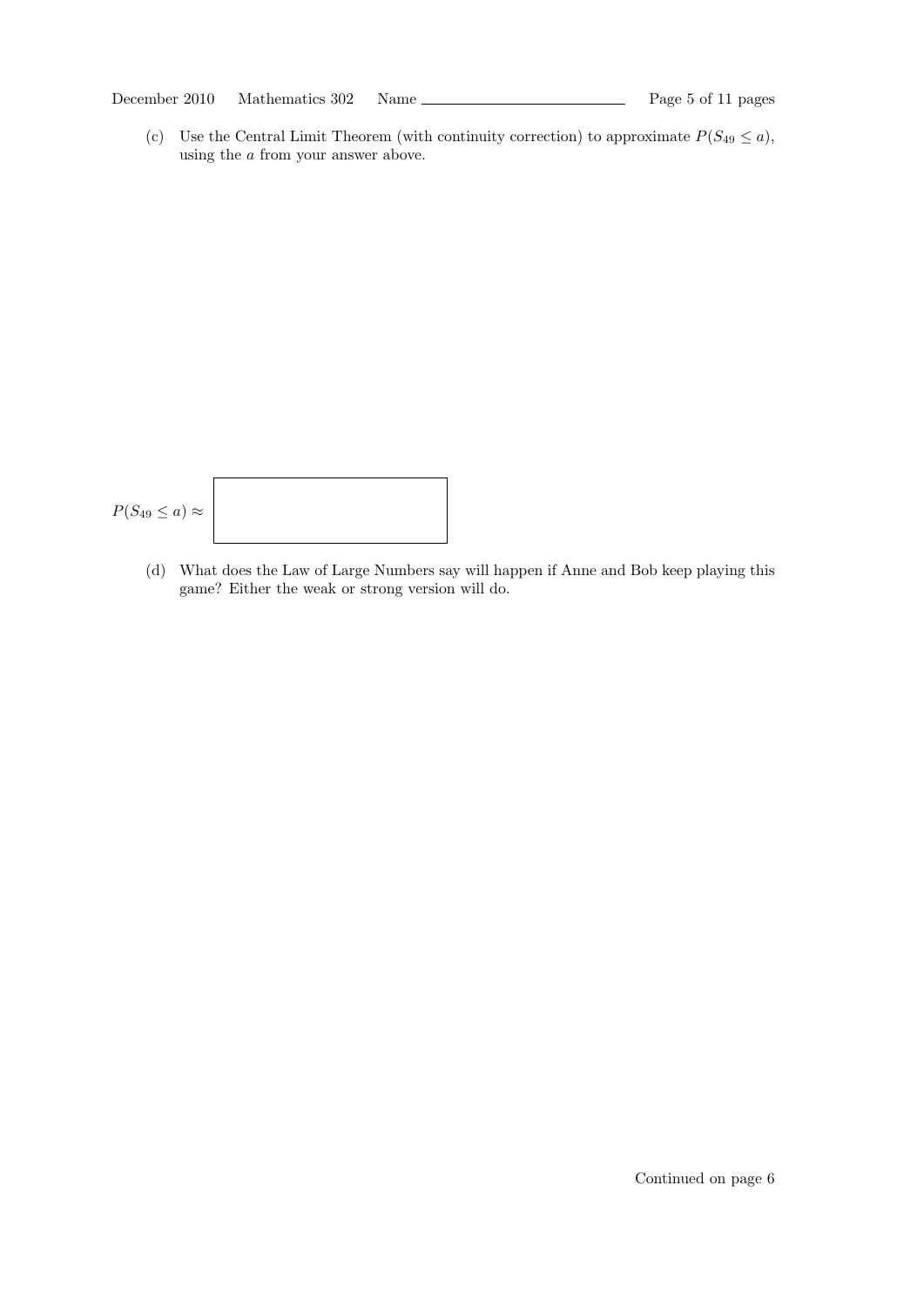| Name | Mathematics 302 | December 2010 |
|------|-----------------|---------------|
|------|-----------------|---------------|

- [8] 4. A commercial airliner has probability  $5 \times 10^{-7}$  of suffering a serious accident on any given flight. There are  $10^6$  commencial airline flights each year in the US. Assume that accidents on different flights are independent.
	- (a) Name the probability distribution, and state the parameter value(s), for the number of serious accidents on commercial flights in the US in a year.



(b) Find a numerical approximation for the probability that there are at least two such accidents in a year.

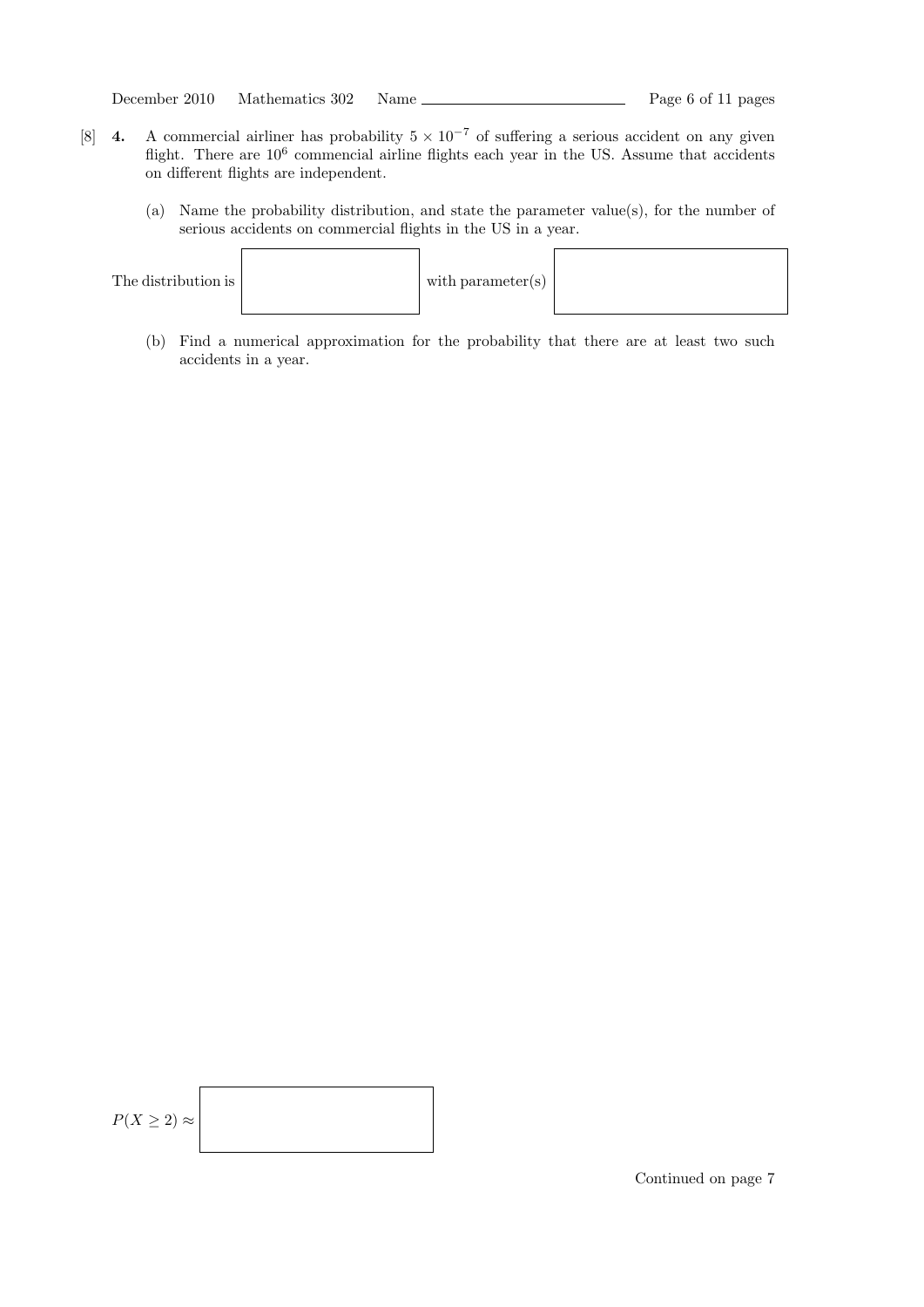December 2010 Mathematics 302 Name Page 7 of 11 pages

[14]  $\,$  5. A continuous random variable X has probability density function

$$
f(x) = \begin{cases} a & \text{for } -2 < x < 0 \\ bx & \text{for } 0 < x \le 1 \\ 0 & \text{otherwise} \end{cases}
$$

where a and b are constants. It is known that  $E(X) = 0$ .

(a) Determine a and b.



(b) Find Var $(X)$ .



(c) Find the median of X, i.e. a number m such that  $P(X \le m) = 1/2$ .

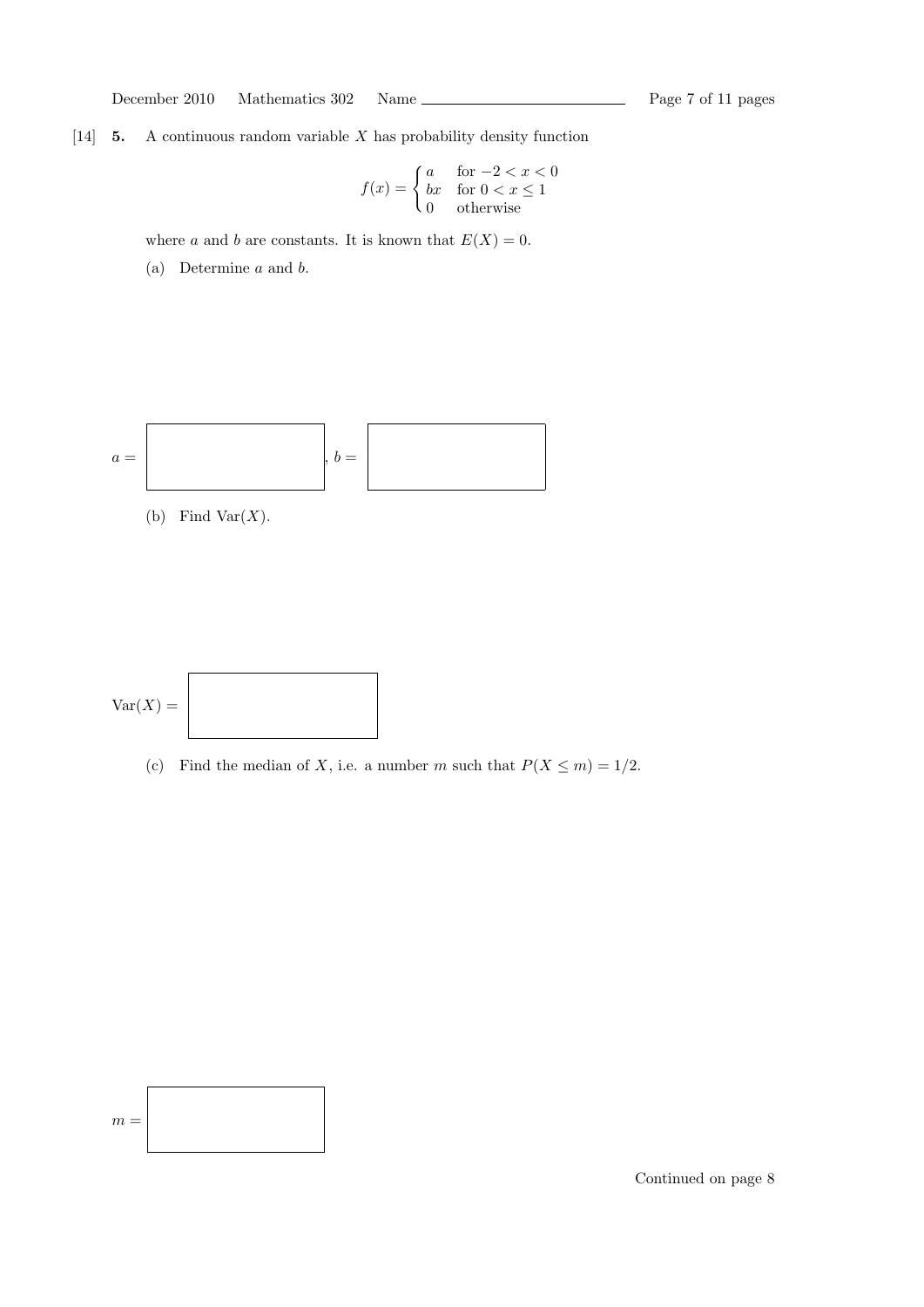|  | December 2010<br>Mathematics 302 | Name |
|--|----------------------------------|------|
|--|----------------------------------|------|

- [12] 6. Cars arrive at a certain gas station according to a Poisson process at a rate of 6 cars per hour. The gas station opens at 8:00 am.
	- (a) Find the variance of the number of cars that arrive between 8:00 am and 10:00 am.



(b) Find the probability that exactly 2 cars arrive between 8:00 am and 8:30 am.

Probability =



(c) Find the conditional probability that exactly 2 cars arrive between 8:00 am and 8:30 am, given that exactly 4 arrive between 8:00 am and 9:00 am.

Conditional probability  $\!=$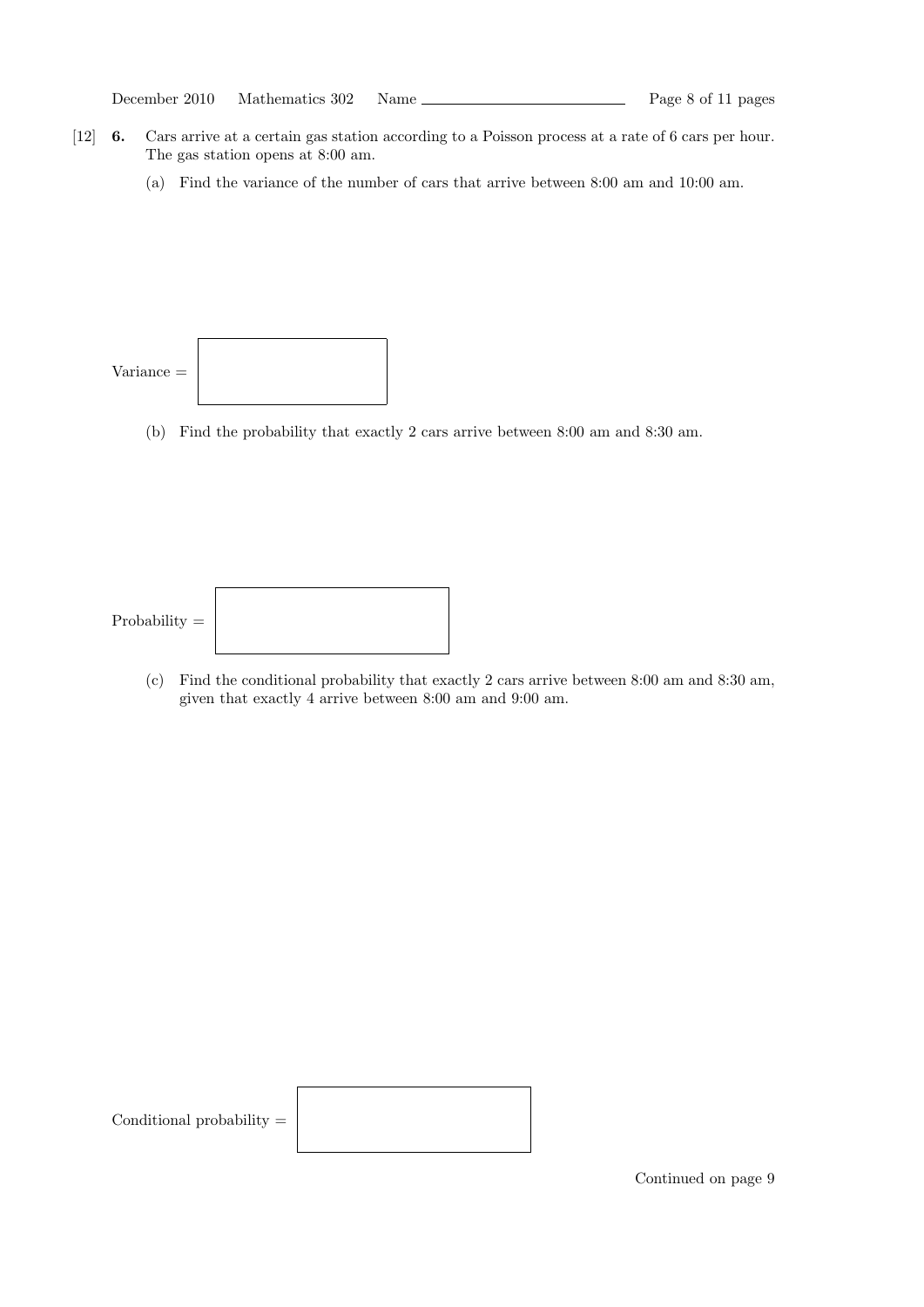```
December 2010 Mathematics 302 Name Page 9 of 11 pages
```
- [14] 7. You arrive at the post office and as you enter, each of the two clerks, Jim and Jack, starts serving a client. The amount of time needed by Jim to serve his client is X minutes, and the amount of time needed by Jack to serve his client is  $Y$  minutes, where  $X$  and  $Y$  are independent exponential random variables,  $X$  having parameter (rate)  $1/2$  per minute and  $Y$ having parameter 1/4 per minute.
	- (a) What is the probability that Jim will spend at least a minutes with the client he started serving when you arrived?

$$
P(X \ge a) =
$$

(b) Suppose, when you entered the post office, Jim had already been serving his client for 2 minutes. What would be the probability that he would spend at least an additional a minutes with this client? Explain.

(c) Find the expected value of  $X - Y$ 

$$
E[X-Y] =
$$

(d) Since you are next in line, you will be served by whichever clerk is first to finish serving his current client. Find the probability that you will be served by Jim.

$$
P(X < Y) =
$$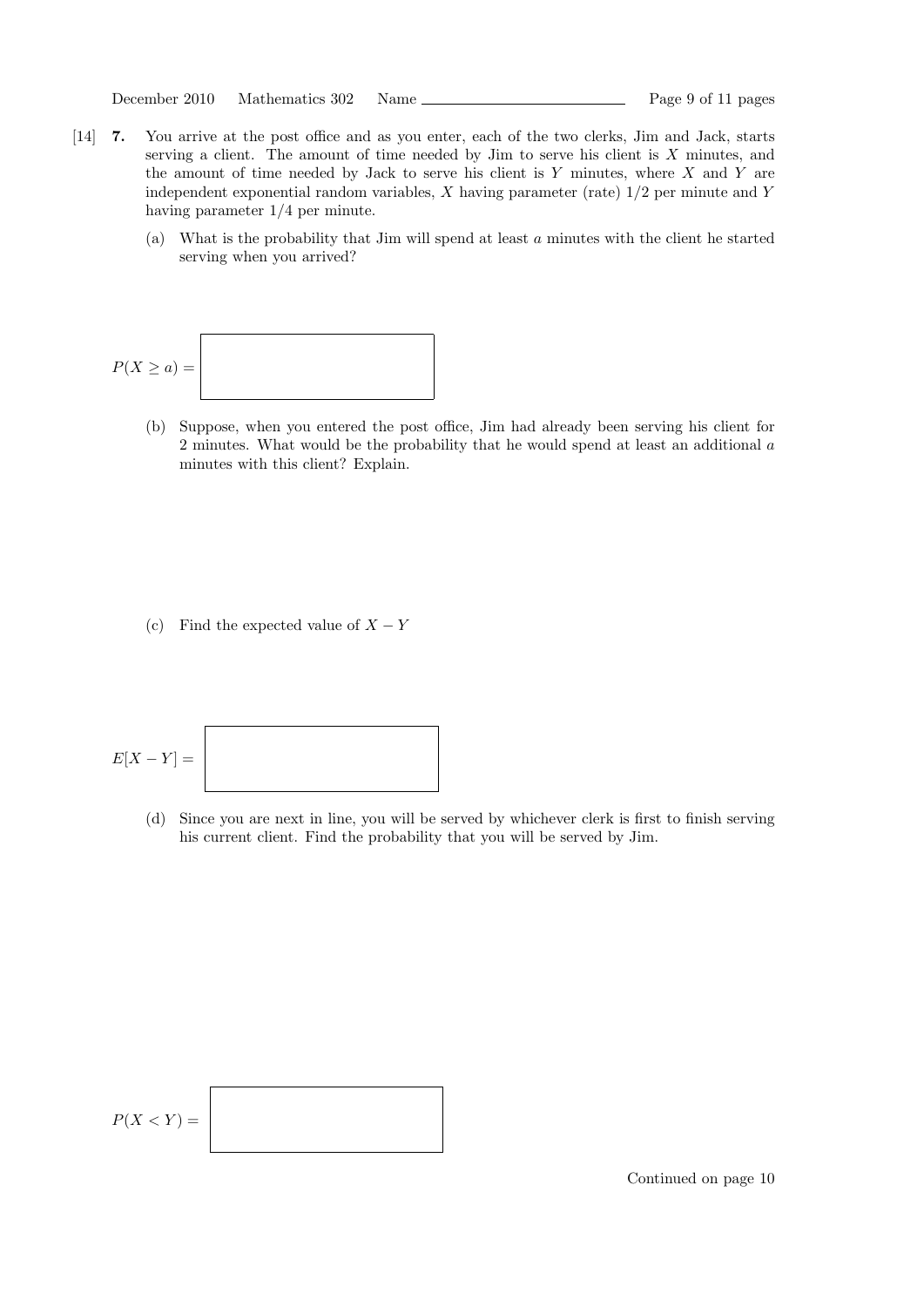December 2010 Mathematics 302 Name Page 10 of 11 pages

[11] **8.** Two discrete random variables  $X$  and  $Y$  have the joint probability mass function

$$
P(X = x, Y = y) = p(x, y) = \begin{cases} 2^{1-x} 3^{-1-y} & \text{for } x = 1, 2, 3, \dots, y = 0, 1, 2, \dots \\ 0 & \text{otherwise} \end{cases}
$$

(a) Find the marginal probability mass function of X, i.e.  $p_X(x) = P(X = x)$ , for  $x =$  $1, 2, 3, \ldots$ 

$$
p_X(x) =
$$

- (b) Are  $X$  and  $Y$  independent? Circle Yes or No.
- (c) Find the moment generating function of  $X + Y$ .